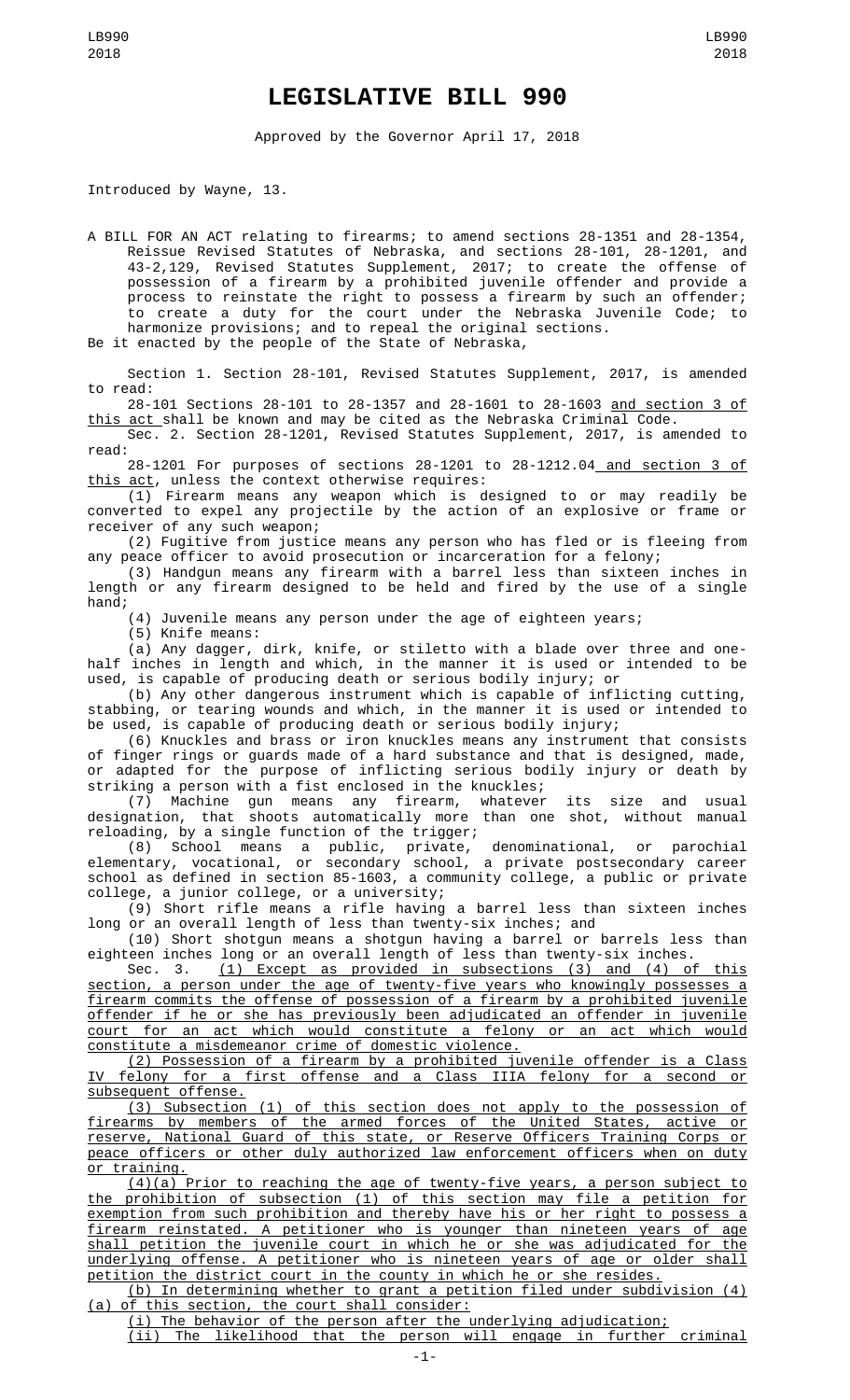## activity; and

(iii) Any other information the court considers relevant.

(c) The court may grant a petition filed under subdivision (4)(a) of this section and issue an order exempting the person from the prohibition of subsection (1) of this section when in the opinion of the court the order will be in the best interests of the person and consistent with the public welfare.

(5) The fact that a person subject to the prohibition under subsection (1) of this section has reached the age of twenty-five or that a court has granted a petition under subdivision (4)(a) of this section shall not be construed to mean that such adjudication has been set aside. Nothing in this section shall be construed to authorize the setting aside of such an adjudication or conviction except as otherwise provided by law.

(6) For purposes of this section, misdemeanor crime of domestic violence has the same meaning as in section 28-1206.

Sec. 4. Section 28-1351, Reissue Revised Statutes of Nebraska, is amended to read:

28-1351 (1) A person commits the offense of unlawful membership recruitment into an organization or association when he or she knowingly and intentionally coerces, intimidates, threatens, or inflicts bodily harm upon another person in order to entice that other person to join or prevent that other person from leaving any organization, group, enterprise, or association whose members, individually or collectively, engage in or have engaged in any of the following criminal acts for the benefit of, at the direction of, or on behalf of the organization, group, enterprise, or association or any of its members:

(a) Robbery under section 28-324;

(b) Arson in the first, second, or third degree under section 28-502, 28-503, or 28-504, respectively;

(c) Burglary under section 28-507;

(d) Murder in the first degree, murder in the second degree, or manslaughter under section 28-303, 28-304, or 28-305, respectively;

(e) Violations of the Uniform Controlled Substances Act that involve possession with intent to deliver, distribution, delivery, or manufacture of a controlled substance;

(f) Unlawful use, possession, or discharge of a firearm or other deadly weapon under sections 28-1201 to 28-1212.04<u> and section 3 of this act</u>;

(g) Assault in the first degree or assault in the second degree under section 28-308 or 28-309, respectively;

(h) Assault on an officer, an emergency responder, a state correctional employee, a Department of Health and Human Services employee, or a health care professional in the first, second, or third degree under section 28-929, 28-930, or 28-931, respectively, or assault on an officer, an emergency responder, a state correctional employee, a Department of Health and Human Services employee, or a health care professional using a motor vehicle under section 28-931.01;

(i) Theft by unlawful taking or disposition under section 28-511;

(j) Theft by receiving stolen property under section 28-517;

(k) Theft by deception under section 28-512;

(l) Theft by extortion under section 28-513;

(m) Kidnapping under section 28-313;

(n) Any forgery offense under sections 28-602 to 28-605;

(o) Criminal impersonation under section 28-638;

(p) Tampering with a publicly exhibited contest under section 28-614;

(q) Unauthorized use of a financial transaction device or criminal possession of a financial transaction device under section 28-620 or 28-621, respectively;

(r) Pandering under section 28-802;

(s) Bribery, bribery of a witness, or bribery of a juror under section 28-917, 28-918, or 28-920, respectively;

(t) Tampering with a witness or an informant or jury tampering under section 28-919;

(u) Unauthorized application of graffiti under section 28-524;

(v) Dogfighting, cockfighting, bearbaiting, or pitting an animal against another under section 28-1005; or

(w) Promoting gambling in the first degree under section 28-1102.

(2) Unlawful membership recruitment into an organization or association is a Class IV felony.

Sec. 5. Section 28-1354, Reissue Revised Statutes of Nebraska, is amended to read:

28-1354 For purposes of the Public Protection Act:

(1) Enterprise means any individual, sole proprietorship, partnership, corporation, trust, association, or any legal entity, union, or group of individuals associated in fact although not a legal entity, and shall include illicit as well as licit enterprises as well as other entities;

(2) Pattern of racketeering activity means a cumulative loss for one or more victims or gains for the enterprise of not less than one thousand five hundred dollars resulting from at least two acts of racketeering activity, one of which occurred after August 30, 2009, and the last of which occurred within ten years, excluding any period of imprisonment, after the commission of a prior act of racketeering activity;

(3) Until January 1, 2017, person means any individual or entity, as defined in section 21-2014, holding or capable of holding a legal, equitable, or beneficial interest in property. Beginning January 1, 2017, person means any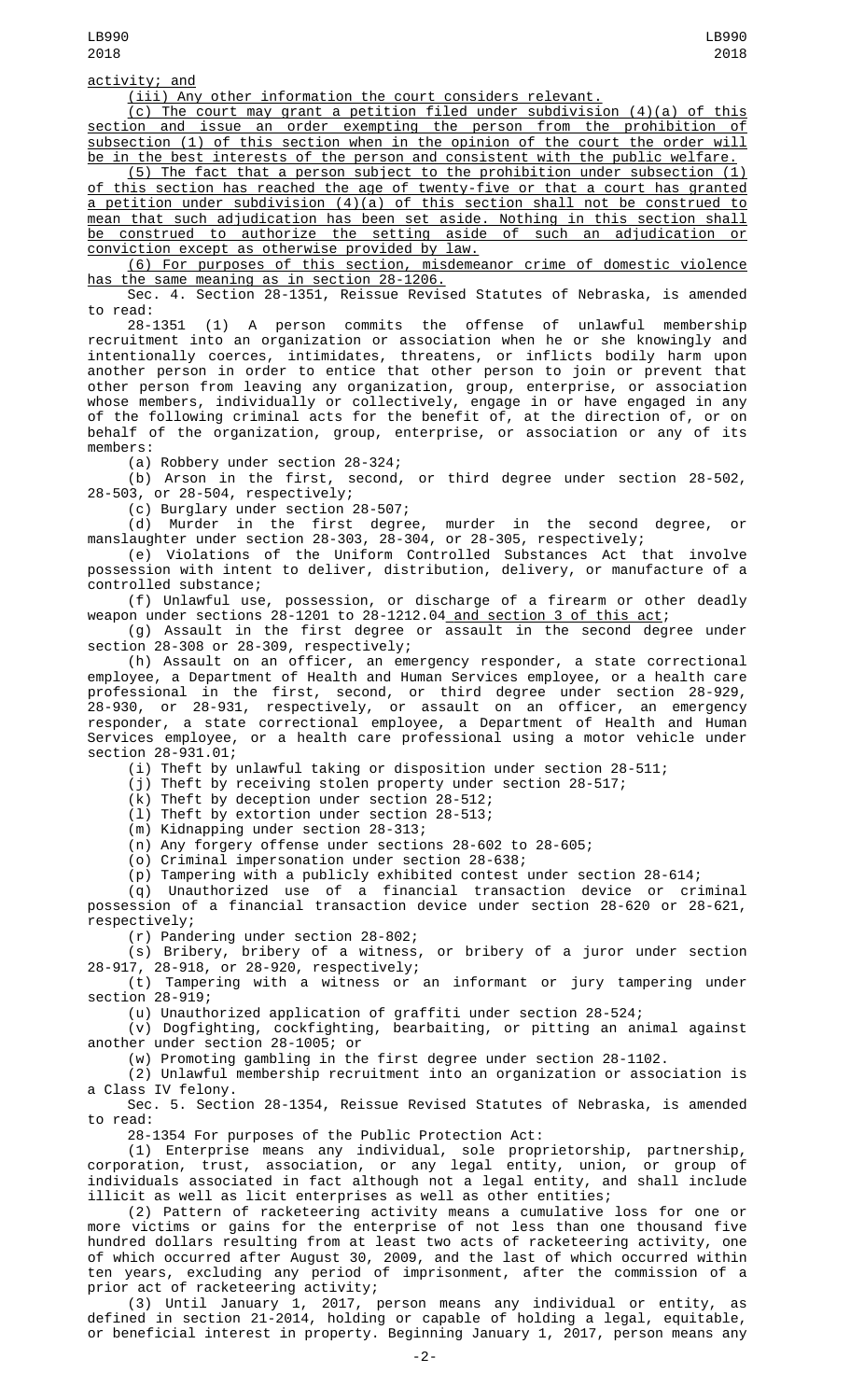individual or entity, as defined in section 21-214, holding or capable of holding a legal, equitable, or beneficial interest in property;

(4) Prosecutor includes the Attorney General of the State of Nebraska, the deputy attorney general, assistant attorneys general, a county attorney, a deputy county attorney, or any person so designated by the Attorney General, a county attorney, or a court of the state to carry out the powers conferred by the act;

(5) Racketeering activity includes the commission of, criminal attempt to commit, conspiracy to commit, aiding and abetting in the commission of, aiding in the consummation of, acting as an accessory to the commission of, or the solicitation, coercion, or intimidation of another to commit or aid in the commission of any of the following:

(a) Offenses against the person which include: Murder in the first degree under section 28-303; murder in the second degree under section 28-304; manslaughter under section 28-305; assault in the first degree under section 28-308; assault in the second degree under section 28-309; assault in the third degree under section 28-310; terroristic threats under section 28-311.01; kidnapping under section 28-313; false imprisonment in the first degree under section 28-314; false imprisonment in the second degree under section 28-315; sexual assault in the first degree under section 28-319; and robbery under section 28-324;

(b) Offenses relating to controlled substances which include: To unlawfully manufacture, distribute, deliver, dispense, or possess with intent to manufacture, distribute, deliver, or dispense a controlled substance under subsection (1) of section 28-416; possession of marijuana weighing more than one pound under subsection (12) of section 28-416; possession of money used or intended to be used to facilitate a violation of subsection (1) of section 28-416 prohibited under subsection (17) of section 28-416; any violation of section 28-418; to unlawfully manufacture, distribute, deliver, or possess with intent to distribute or deliver an imitation controlled substance under section 28-445; possession of anhydrous ammonia with the intent to manufacture methamphetamine under section 28-451; and possession of ephedrine, pseudoephedrine, or phenylpropanolamine with the intent to manufacture methamphetamine under section 28-452;

(c) Offenses against property which include: Arson in the first degree<br>under section 28-502; arson in the second degree under section 28-503; arson in section 28-502; arson in the second degree under section 28-503; arson in the third degree under section 28-504; burglary under section 28-507; theft by unlawful taking or disposition under section 28-511; theft by shoplifting under section 28-511.01; theft by deception under section 28-512; theft by extortion under section 28-513; theft of services under section 28-515; theft by receiving stolen property under section 28-517; criminal mischief under section 28-519; and unlawfully depriving or obtaining property or services using a computer under section 28-1344;

(d) Offenses involving fraud which include: Burning to defraud an insurer under section 28-505; forgery in the first degree under section 28-602; forgery in the second degree under section 28-603; criminal possession of a forged instrument under section 28-604; criminal possession of written instrument forgery devices under section 28-605; criminal impersonation under section 28-638; identity theft under section 28-639; identity fraud under section 28-640; false statement or book entry under section 28-612; tampering with a publicly exhibited contest under section 28-614; issuing a false financial statement for purposes of obtaining a financial transaction device under section 28-619; unauthorized use of a financial transaction device under section 28-620; criminal possession of a financial transaction device under section 28-621; unlawful circulation of a financial transaction device in the first degree under section 28-622; unlawful circulation of a financial transaction device in the second degree under section 28-623; criminal possession of a blank financial transaction device under section 28-624; criminal sale of a blank financial transaction device under section 28-625; criminal possession of a financial transaction forgery device under section 28-626; unlawful manufacture of a financial transaction device under section 28-627; laundering of sales forms under section 28-628; unlawful acquisition of sales form processing services under section 28-629; unlawful factoring of a financial transaction device under section 28-630; and fraudulent insurance acts under section 28-631;

(e) Offenses involving governmental operations which include: Abuse of public records under section 28-911; perjury or subornation of perjury under section 28-915; bribery under section 28-917; bribery of a witness under section 28-918; tampering with a witness or informant or jury tampering under section 28-919; bribery of a juror under section 28-920; assault on an officer, an emergency responder, a state correctional employee, a Department of Health and Human Services employee, or a health care professional in the first degree under section 28-929; assault on an officer, an emergency responder, a state correctional employee, a Department of Health and Human Services employee, or a health care professional in the second degree under section 28-930; assault on an officer, an emergency responder, a state correctional employee, a Department of Health and Human Services employee, or a health care professional in the third degree under section 28-931; and assault on an officer, an emergency responder, a state correctional employee, a Department of Health and Human Services employee, or a health care professional using a motor vehicle under section 28-931.01;

(f) Offenses involving gambling which include: Promoting gambling in the first degree under section 28-1102; possession of gambling records under